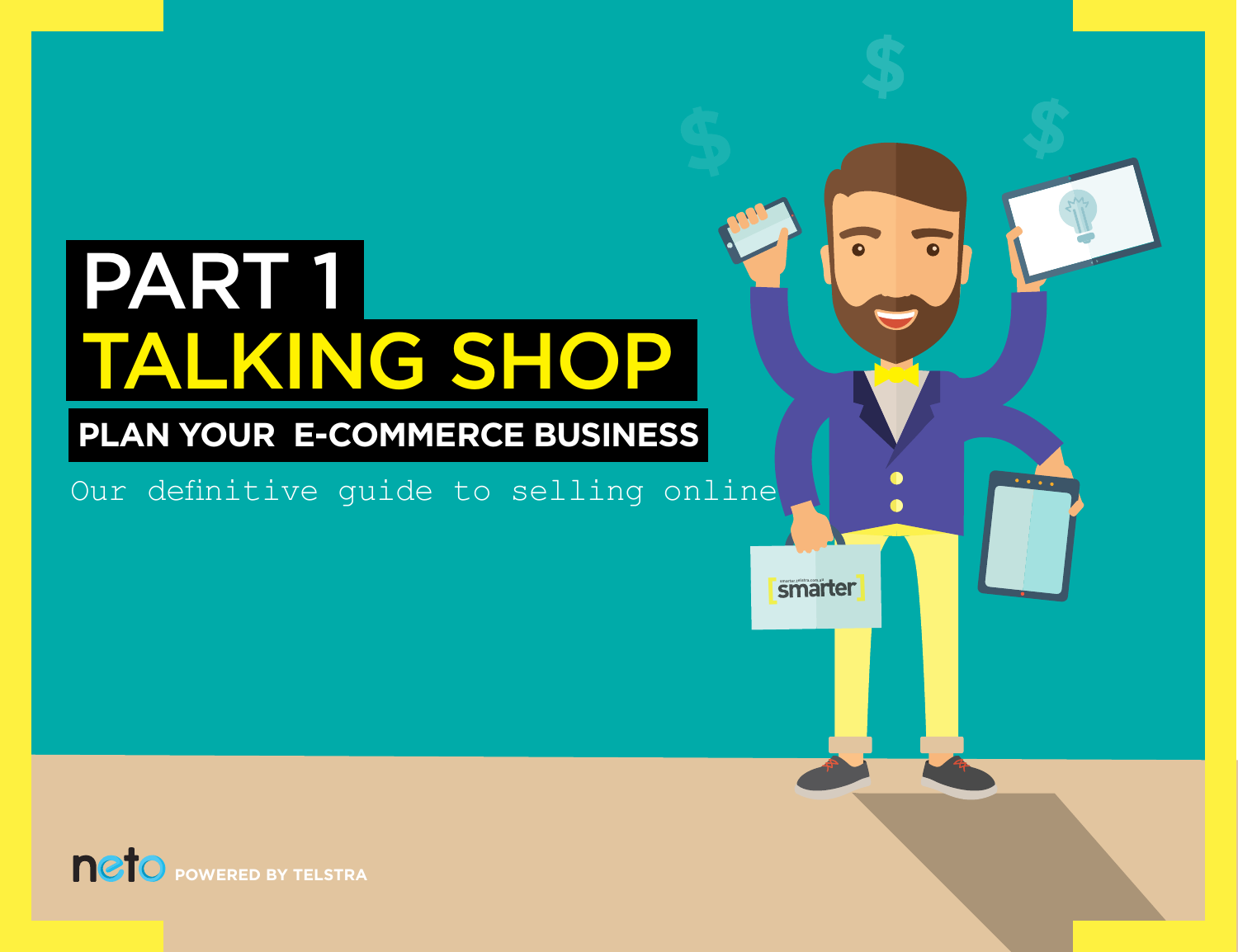

# INTRODUCTION

It's easier than you might think to launch an e-commerce site and start selling online.

Last year, [Australian retailers made](https://www.commbank.com.au/content/dam/commbank/business/pds/retail-insights-report-CIB0517.pdf)  35 per cent\*  [of their sales online.](https://www.commbank.com.au/content/dam/commbank/business/pds/retail-insights-report-CIB0517.pdf) Isn't it time you got a little of that e-commerce action for yourself?

Maybe you have already built a successful business and want to translate that success online. You're eager to build your website straight away, playing with designs and product descriptions. Or maybe you're just starting your business journey, and are unsure where to begin.

#### **Either way, our** *Definitive Guide to Selling Online* **is for you.**

This is the first of a three-part series, mapping every stage of your e-commerce journey from idea to launch, and beyond.

At the end of this series you'll have chosen your products or services and will understand how to create an e-commerce site that attracts customers and keeps them coming back. We'll take you there, step by step.

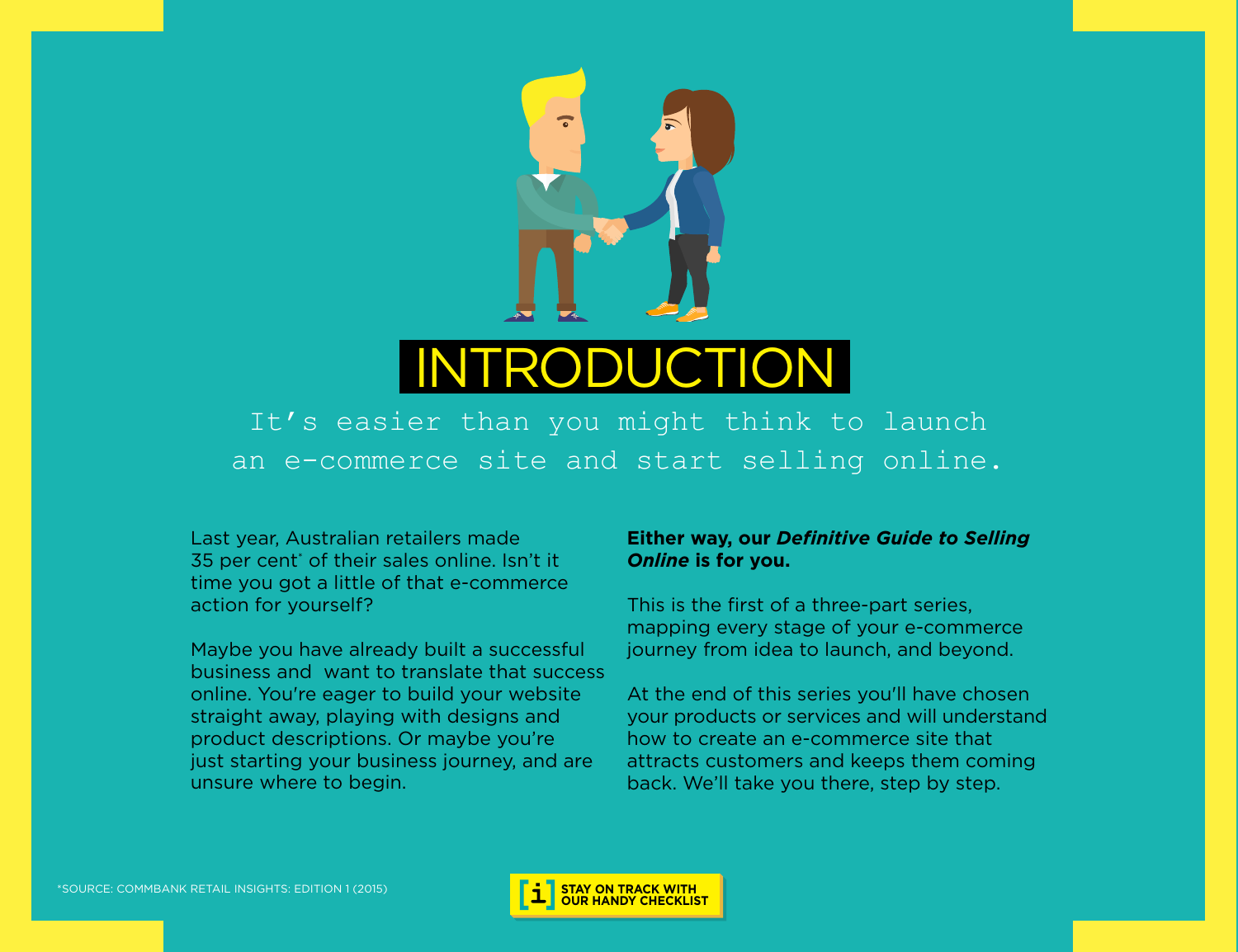# 1. MAKE A PLAN

Your journey starts here, *before* building begins on your e-commerce website (you'll find that in part two, *[Set Up Shop: Build and launch](https://www.smarterbusinessideas.com.au/setupshop)  [an e-commerce website\)](https://www.smarterbusinessideas.com.au/setupshop)*.

Every unfamiliar journey needs a map, so you can plan the best route to your destination and avoid costly wrong turns along the way.

This guide will help you create your plan. It may help to download this **[simple planning template](http://www.smarterbusinessideas.com.au/actionplan)** and fill it in as you work your way through this guide, step by step. By the end, you should have all of the information you will need to give your e-commerce ideas a solid foundation.



Turn the page and take that first step now.



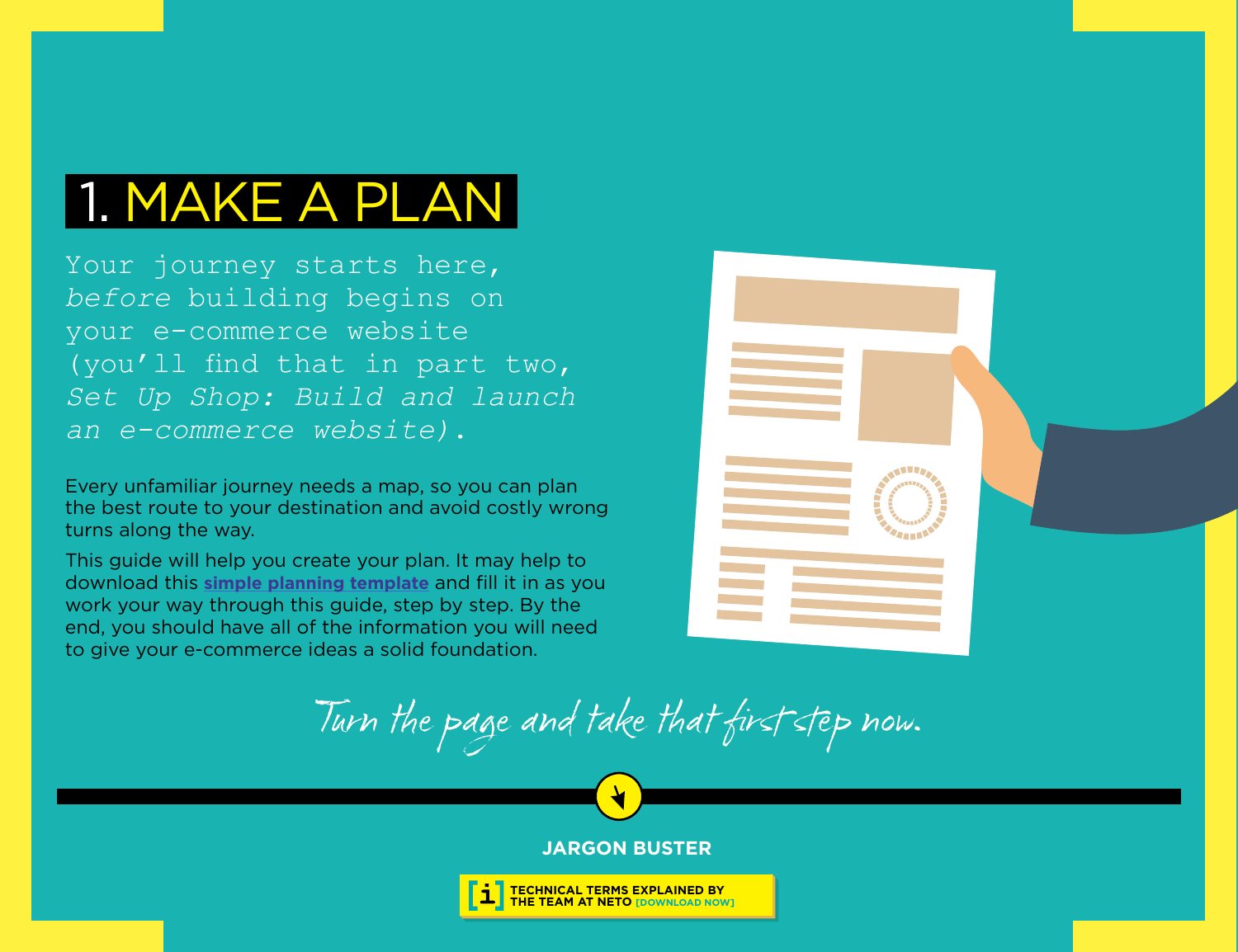# 2. RESEARCH THE MARKETPLACE

The online marketplace is different from traditional retail,so spend time researching what's already out there to give your e-commerce ambitions the best chance of success.

# CHOOSE THE RIGHT PRODUCTS

What sells well offline might not do the same online.

It's certainly possible to buy and sell chandeliers, pianos or even antique vases online. However, the extra shipping costs, possible breakages and other complications can make the total price – and the process – far less attractive for such items. If you intend to offer a service, is it one people regularly seek out online?

**Consider your stock or services. Which are likely to be popular? Are some more or less suitable for selling online?**

# WALK IN YOUR CUSTOMERS' SHOES

Would you buy this product online? Use search engines to see how easy, difficult, expensive or impractical it is to find and buy similar products from other websites. Can you do better?

# KNOW YOUR TARGET AUDIENCE

Are there enough potential customers for what you're planning to sell?

- l Use social media as a listening post, searching on keywords to see how people talk about similar products.
- $\bullet$  Are others successfully selling a similar product or service online?
- If Is there room for another supplier?
- Would people be willing to pay your prices once shipping is added?
- Be clear on what segment of the market you are targeting. Why would they buy from you?

**Customer research never ends. Sales data will reveal more about who your customers are and how they behave.**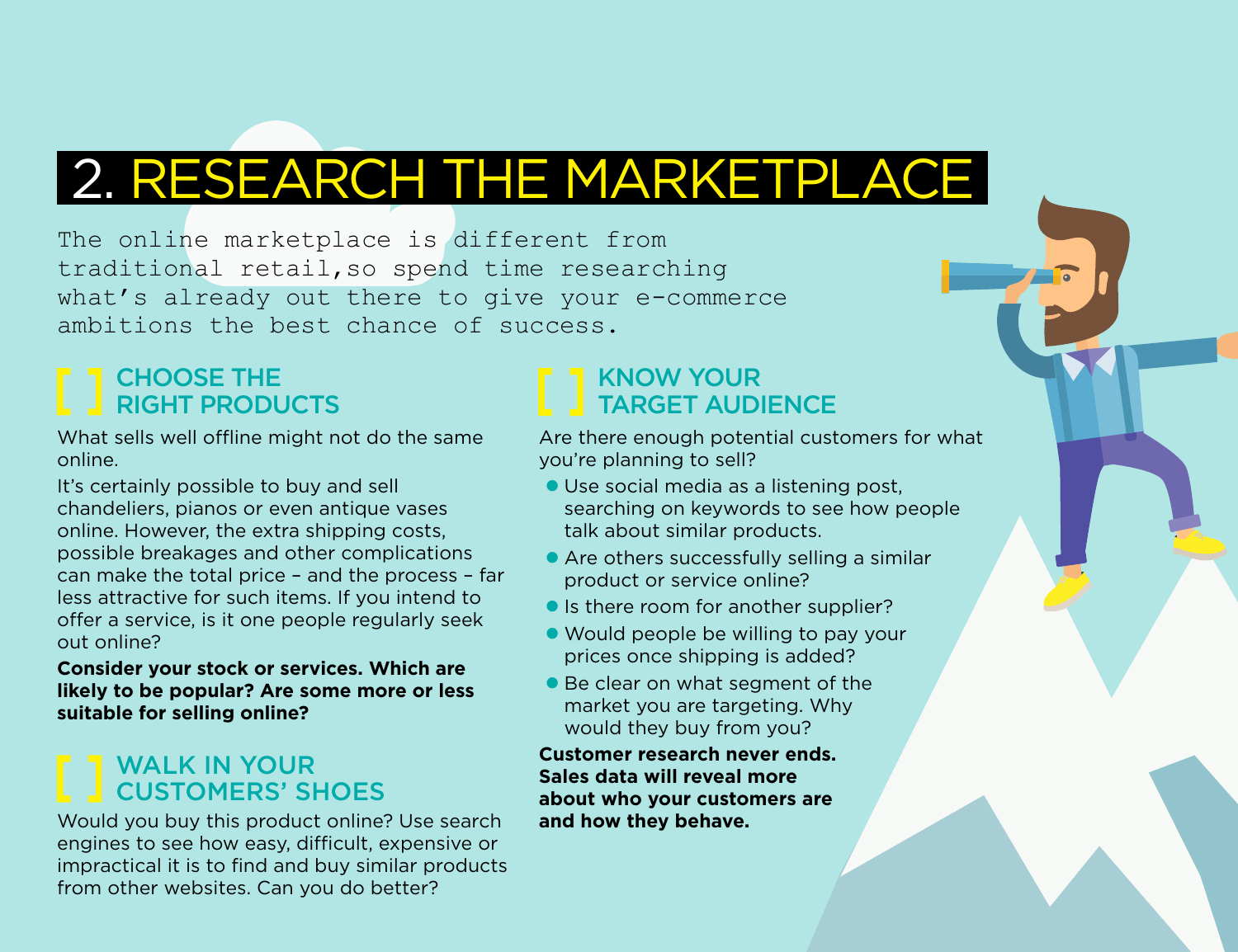# RESEARCH THE MARKETPLACE (cont'd)

# CHECK OUT THE COMPETITION

With so much competition, it's very hard to compete just on price. So how will your brand and products stand out?

- **Go niche: Instead of selling all books,** become the best source of books on a particular topic
- Go local: If your competitors are overseas, turn local shipping and local product into a virtue
- **Go unique: Handcrafted, limited edition** or personalised products carry a different emotional value

#### **Can you add value in a way your competitors can't match?**

### CONSIDER THE GLOBAL **MARKETPLACE**

E-commerce allows you to reach customers on every continent, creating new challenges and opportunities.

- **.** Will you attract customers with different cultural sensitivities?
- **Do you have seasonal stock that could be** marketed to different countries throughout the year?
- Are your products popular with ex-pats?

**Can you tap into new markets, seasons and buying patterns? Are you ready to ship overseas? (We go into that more later in this guide.) You can find useful profiles of overseas markets at the [Austrade w](http://www.austrade.gov.au/Australian/Export/Export-markets/Countries)ebsite.**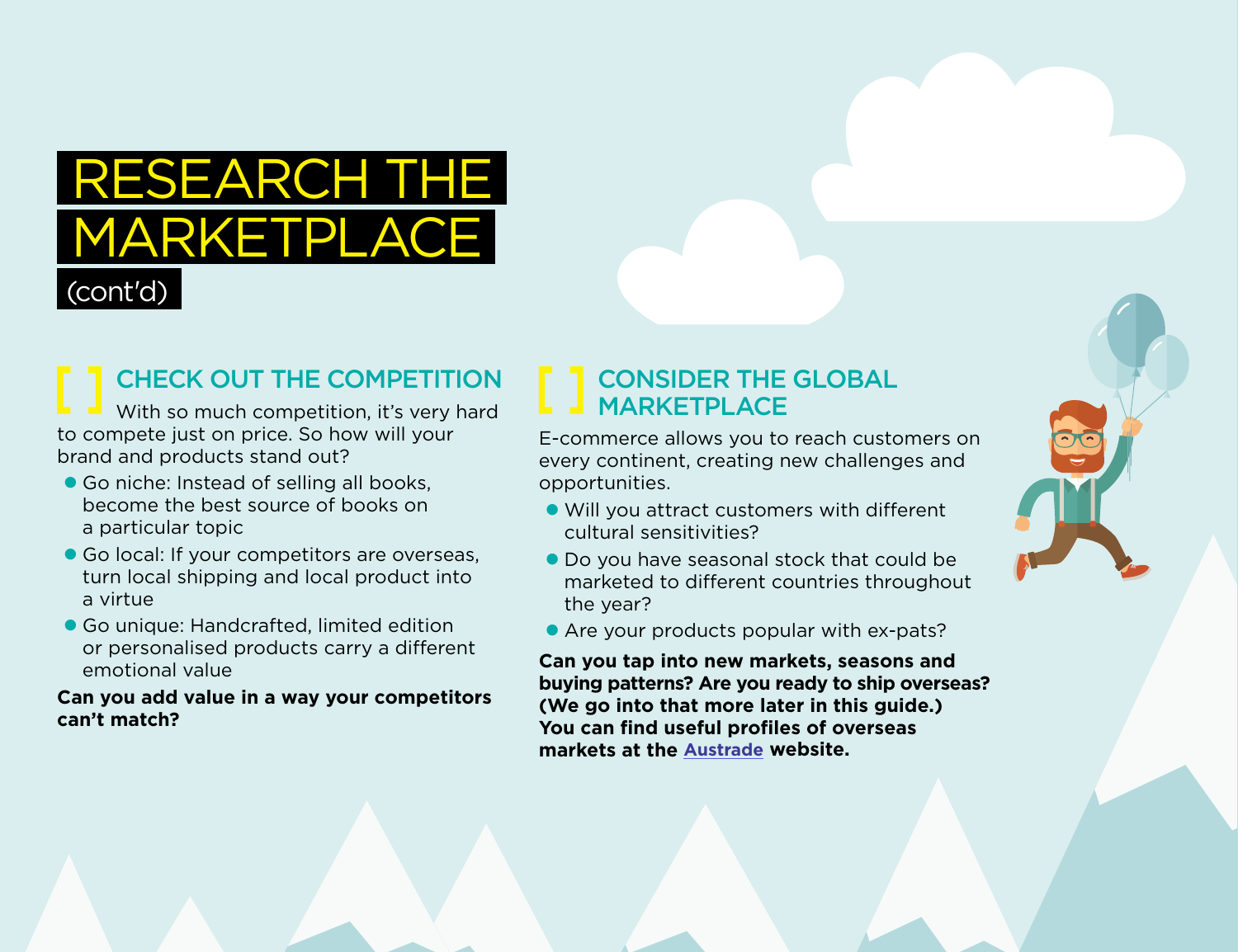# **TOP PERFORMING E-COMMERCE PRODUCT CATEGORIES**

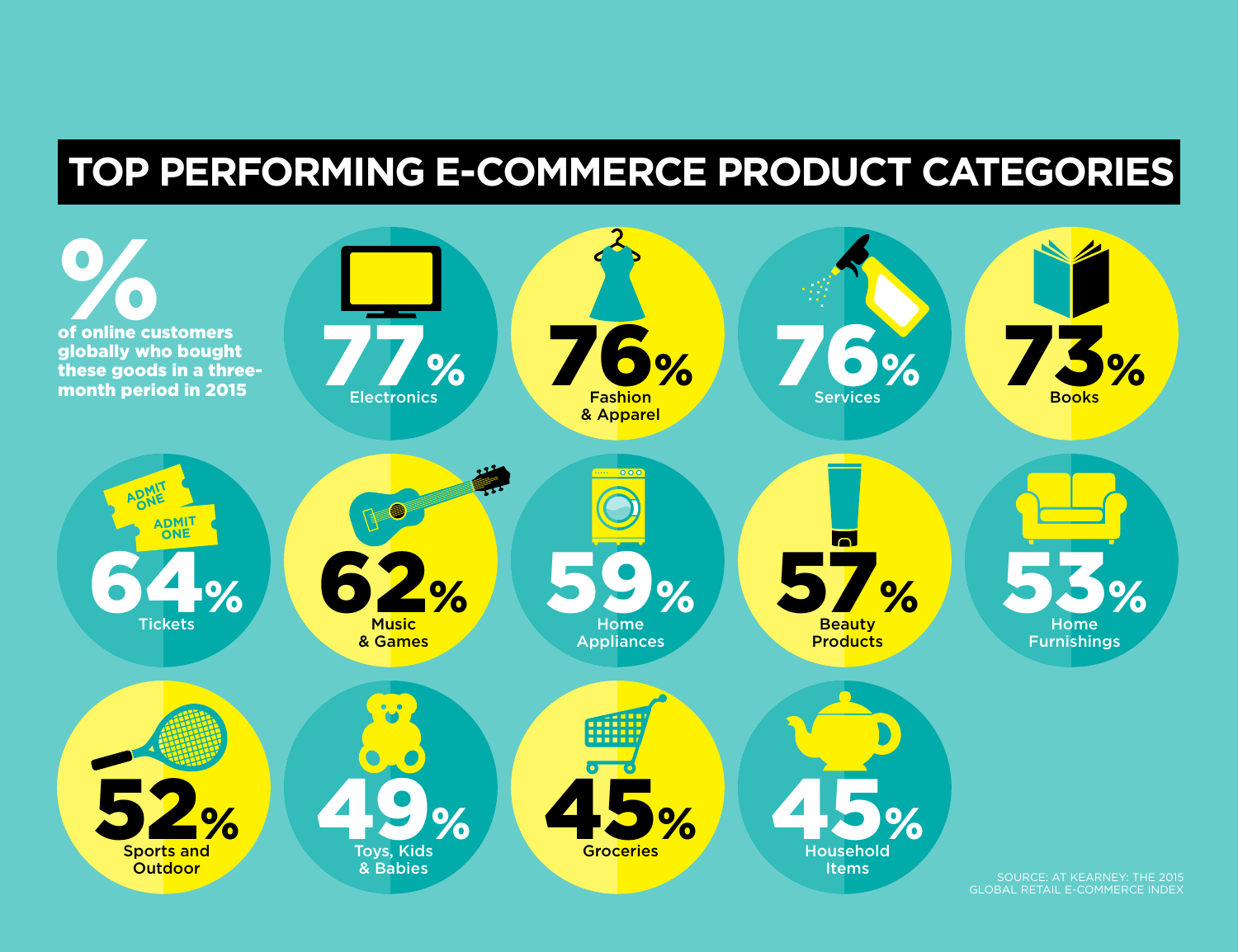# 3. MAKING THE NUMBERS WORK

The goal of any business is to make a profit, and your e-commerce website is no different. But will your ideas make you rich or send you broke?

# RESEARCH COMPETITOR PRICING

You may not be able to match a big player's discount price, but you don't want to be the most expensive on the market, either. Remember, comparing prices isn't always like for like. Consider what else may influence a competitor's pricing decisions: free shipping offers, promotions, different taxes (such as GST), fluctuating exchange rates or regional demand.

**Research competitor pricing and keep track of any changes. Then compile them to determine a price range. What is the median or typical price? How close can you get to this?** 

# FIND THE BEST WHOLESALE PRICE

Even a small saving per item can add up to a better business model. If there are several possible suppliers, shop around for a better deal. If you make your own products, negotiate the best price on materials to reduce your production cost per item.

**Although a new business will have little bargaining power with suppliers, as your business grows, you can always go back to negotiate a better deal.**

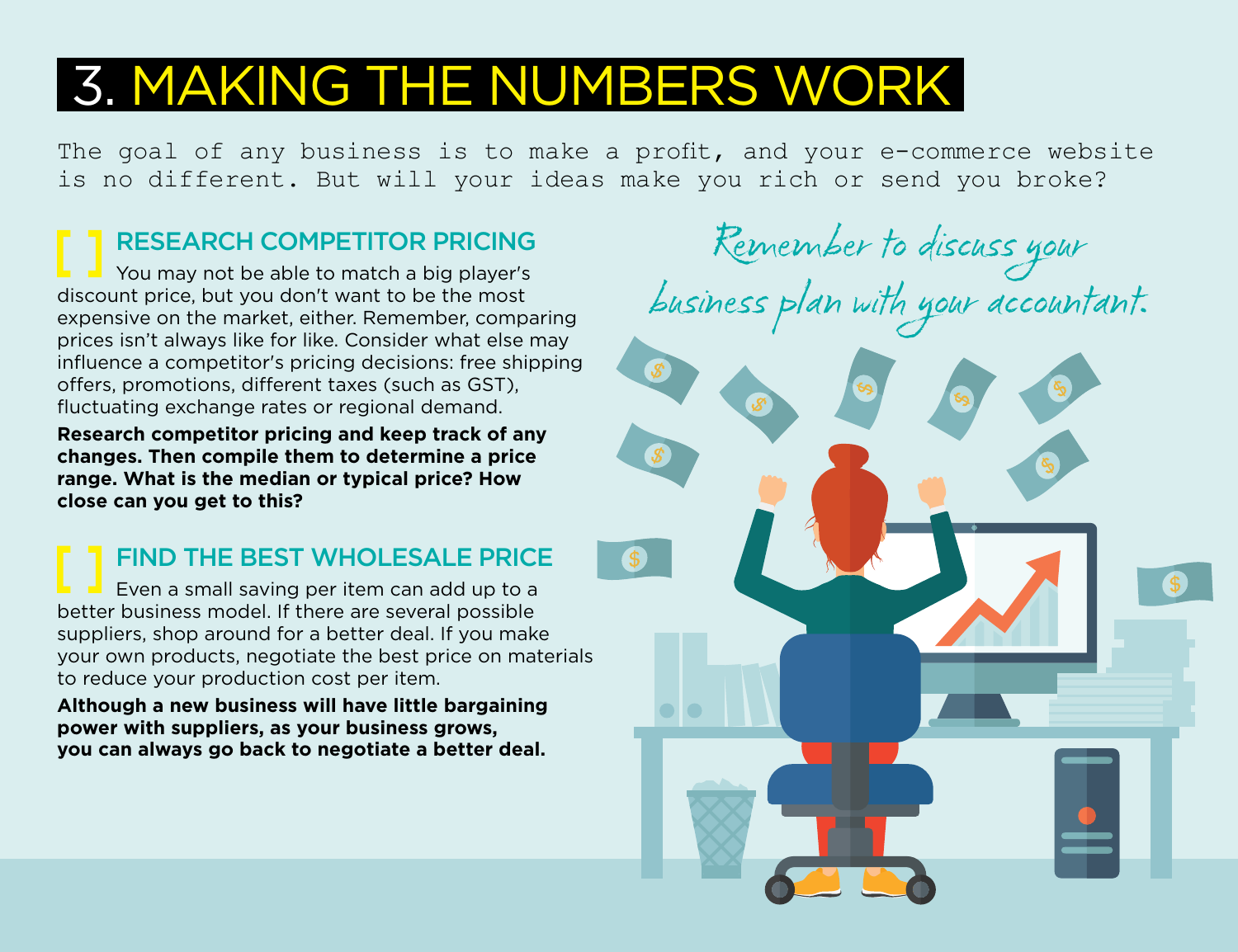**TIP Exchange rates always change. If a website doesn't convert prices into AUD, use an online currency converter tool such as [fxtop.com](http://fxtop.com/en/currency-converter-past.php) to get an accurate price.**

# MAKING THE MBERS WORK (cont'd)

# SET YOUR MARGINS

The margin is the difference between your wholesale or production costs per item and the price you sell it for. It must be enough to cover all your other expenses and still keep you in profit.

- **How much stock will you keep on hand to service** demand? Slow-moving stock is still a cost to you
- l What about ongoing running costs: website fees, office overheads, admin expenses and salaries?
- **Don't forget processing fees for credit cards, etc.**

### **[Case Study: Bicycles Online](#page-14-0)**

[Read how Bicycles Online crunched](#page-14-0)  [numbers and tested the market with](#page-14-0)  [a small production run on page 15.](#page-14-0)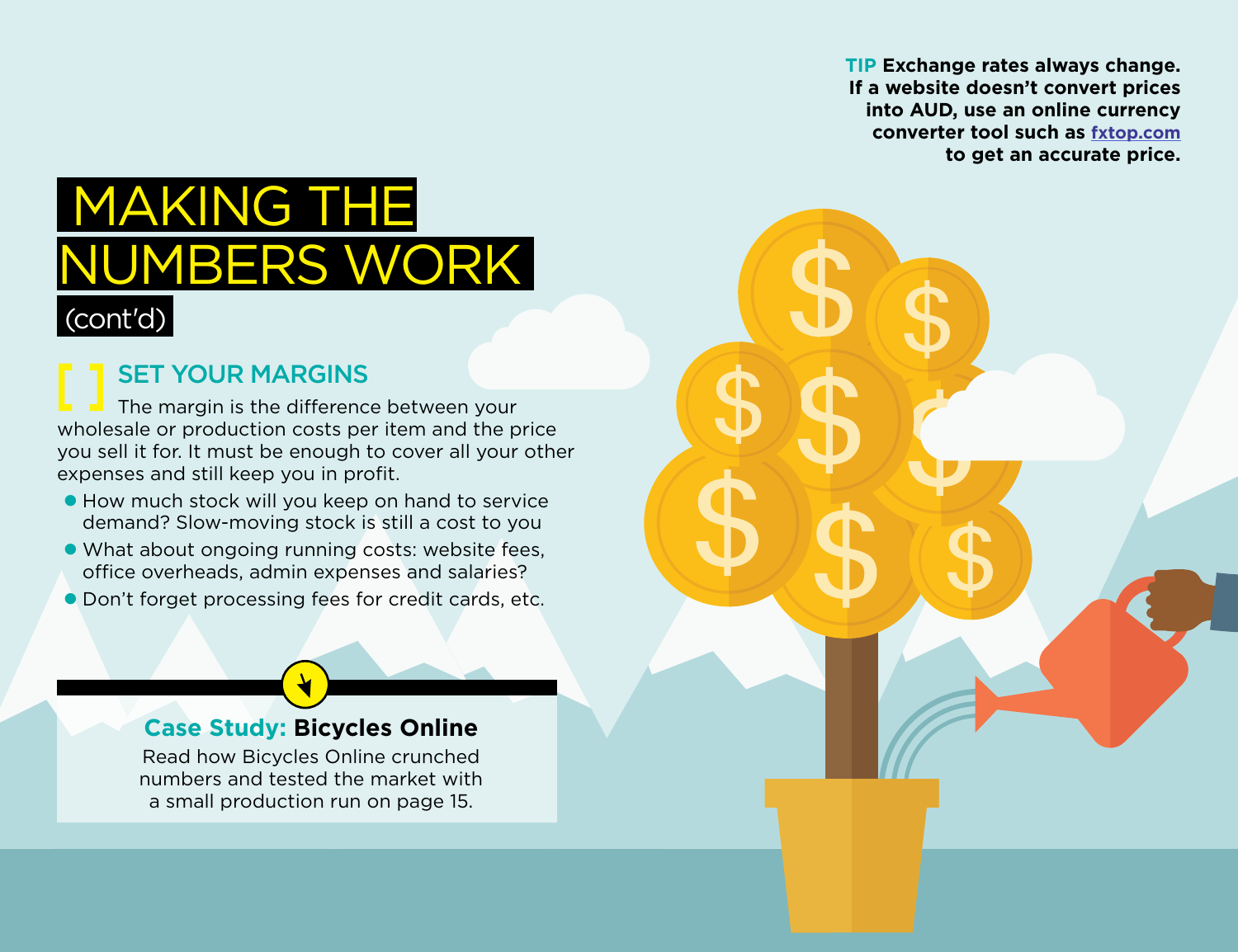

Platform A?

Platform B?

Powerful software platforms can simplify a lot of the work in an e-commerce website. Which one is right for you?

#### **1 Is it an established product with a trusted brand?**

Pick a platform that will be supported for years to come.

### **2 Is the interface easy for someone of my skill level?**

Look for a balance between powerful features and ease of use.

### **3 Do I need to understand code to make modifications?**

If you don't know code, can you complete most tasks satisfactorily?

#### **4 Is there a large library of plugins/add-ons?**

Plugins and add-ons help modify the platform to your preferences.

### **5 Is there a large library of design templates?**

Templates, **[like these from Neto](https://www.neto.com.au/website-templates?tel=y)**, make building your site easy. Choose a design that suits your brand.

#### **6 Do the templates have lots of customisation options?**

Make the website look your own by selecting colours, branding layout and display options.

#### **7 Are the design templates mobile responsive?**

Your online store should work on any mobile or smartphone screen.

### **8 Can the platform integrate with the rest of your business?**

You may be able to streamline and automate tasks such as accounts, stock control or warehousing.

#### **9 Are the platform and designs social media friendly?**

Check the platform has easy sharing features, and displays the right information and images for the chosen social media channels.





### **[TAKE A FREE](https://www.neto.com.au/free-trial)  [TRIAL OF NETO](https://www.neto.com.au/free-trial)  [E-COMMERCE](https://www.neto.com.au/free-trial)**

[Neto's](https://www.neto.com.au/free-trial)  [e-commerce](https://www.neto.com.au/free-trial)  [platform](https://www.neto.com.au/free-trial)  [supports online](https://www.neto.com.au/free-trial)  [retailers to sell](https://www.neto.com.au/free-trial)  [more, ship more](https://www.neto.com.au/free-trial)  [and do less!](https://www.neto.com.au/free-trial)  [Try Neto for](https://www.neto.com.au/free-trial)  [yourself, with a](https://www.neto.com.au/free-trial)  [free 14-day trial](https://www.neto.com.au/free-trial)  [– no credit card](https://www.neto.com.au/free-trial)  [required.](https://www.neto.com.au/free-trial)  **[\[Sign up\]](https://marketplace.telstra.com/apps/741#!editions)**



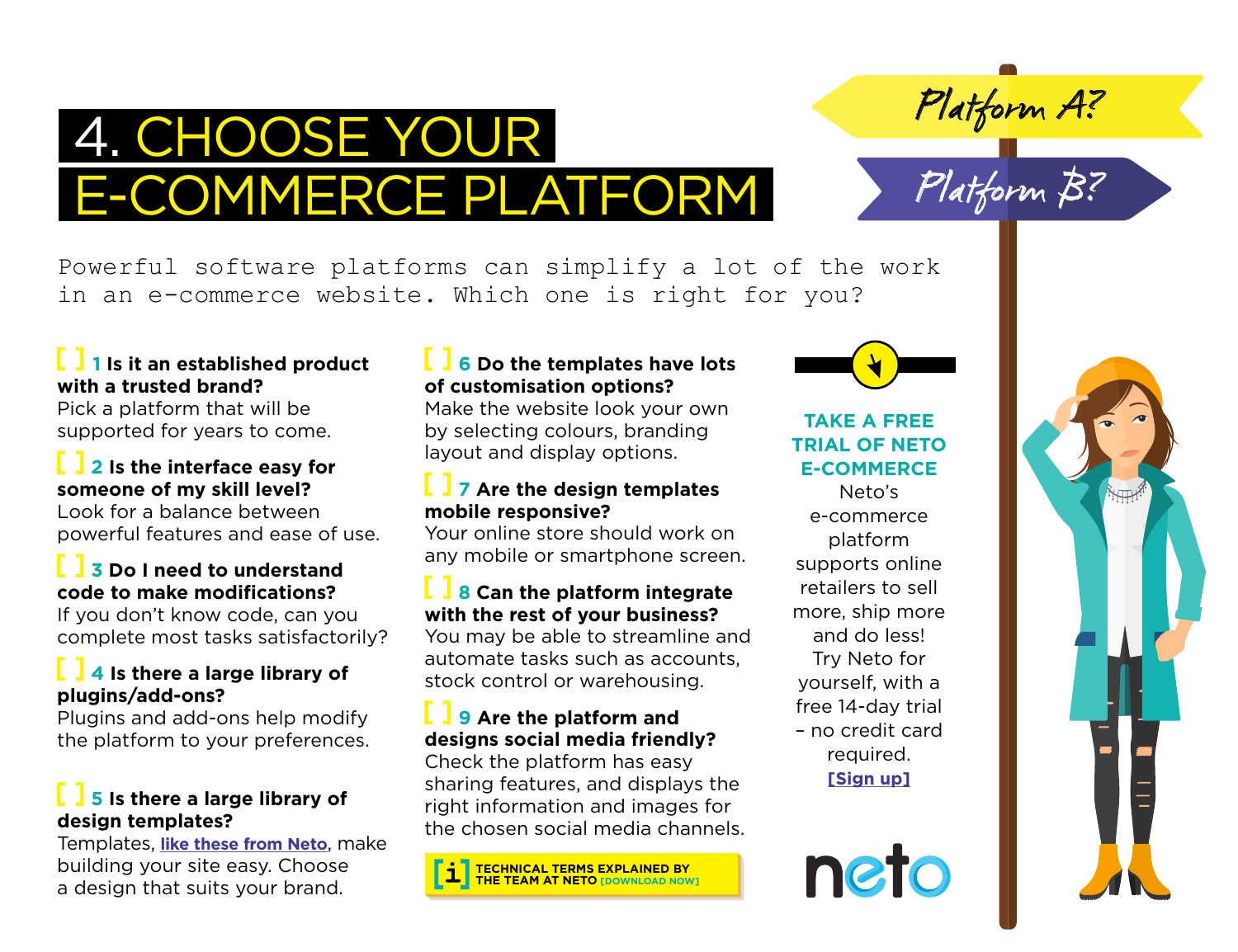# 5. INTEGRATE  E-COMMERCE WITH YOUR OTHER TOOLS

In the modern office no piece of software can be an island. Your e-commerce platform should integrate with your existing workflows, devices and apps to save time and boost efficiency.

# **CHECK** YOUR APPS

If a new platform or app doesn't integrate with everything you need it to (such as your accounting software), it can mean a lot more manual work transferring information back and forth.

List all the devices, apps and online services you use and identify which should integrate with each other.

**TIP Online service Zapier can integrate hundreds of popular apps and platforms. [Check if Zapier has](https://zapier.com/)  [you covered.](https://zapier.com/)** 

# AUTOMATE YOUR WORKFLOWS

Automation between your various apps and services can save time and remove human error. Identify the data and admin tasks you would like to automate, such as:

- **O** Transfer sales data from your e-commerce platform into your accounting software and reporting dashboard
- **O** Synchronise customer lists with your email marketing platform
- **O** Trigger stock alerts in your ordering system
- **O** Add tasks to your organiser so you never miss a shipment

**TIP Avoid too many automated notifications, both for your customer and for you. Only trigger notifications for important events.**

**INTEGRATION MADE EASY**

Neto has made it easier to integrate many of the most popular or essential digital tools and platforms used by Australian small business.

[Discover how easily you can](https://www.neto.com.au/article/3rd-party-integrations-xero-vend-unleashed-etc ) 

Automation saves you time. Now, choose your apps! integrate with apps such as Xero,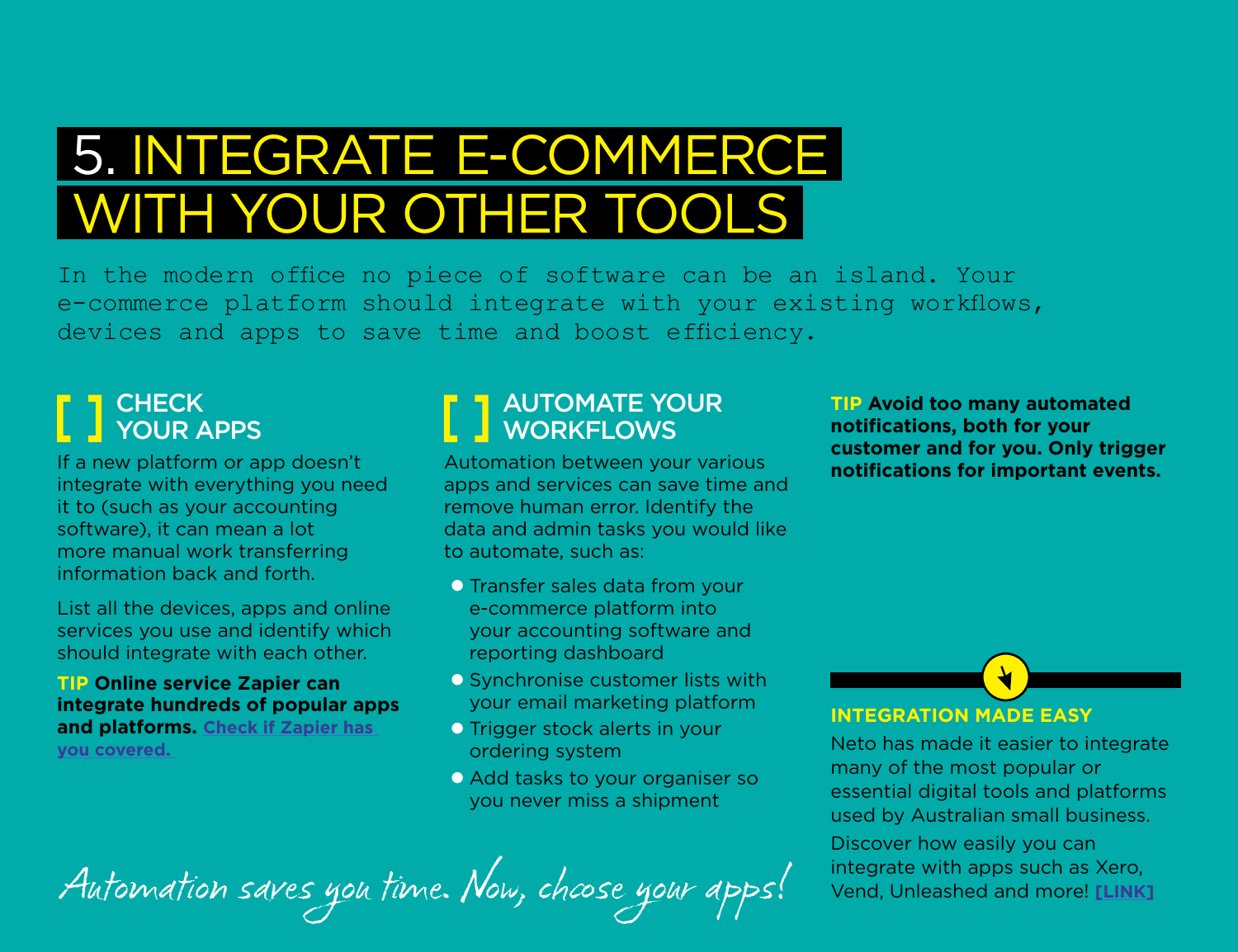# **[POPULAR BUSINESS APPS TO GET YOU ORGANISED](https://marketplace.telstra.com/apps/23?restoreSearch=true#!overview )**

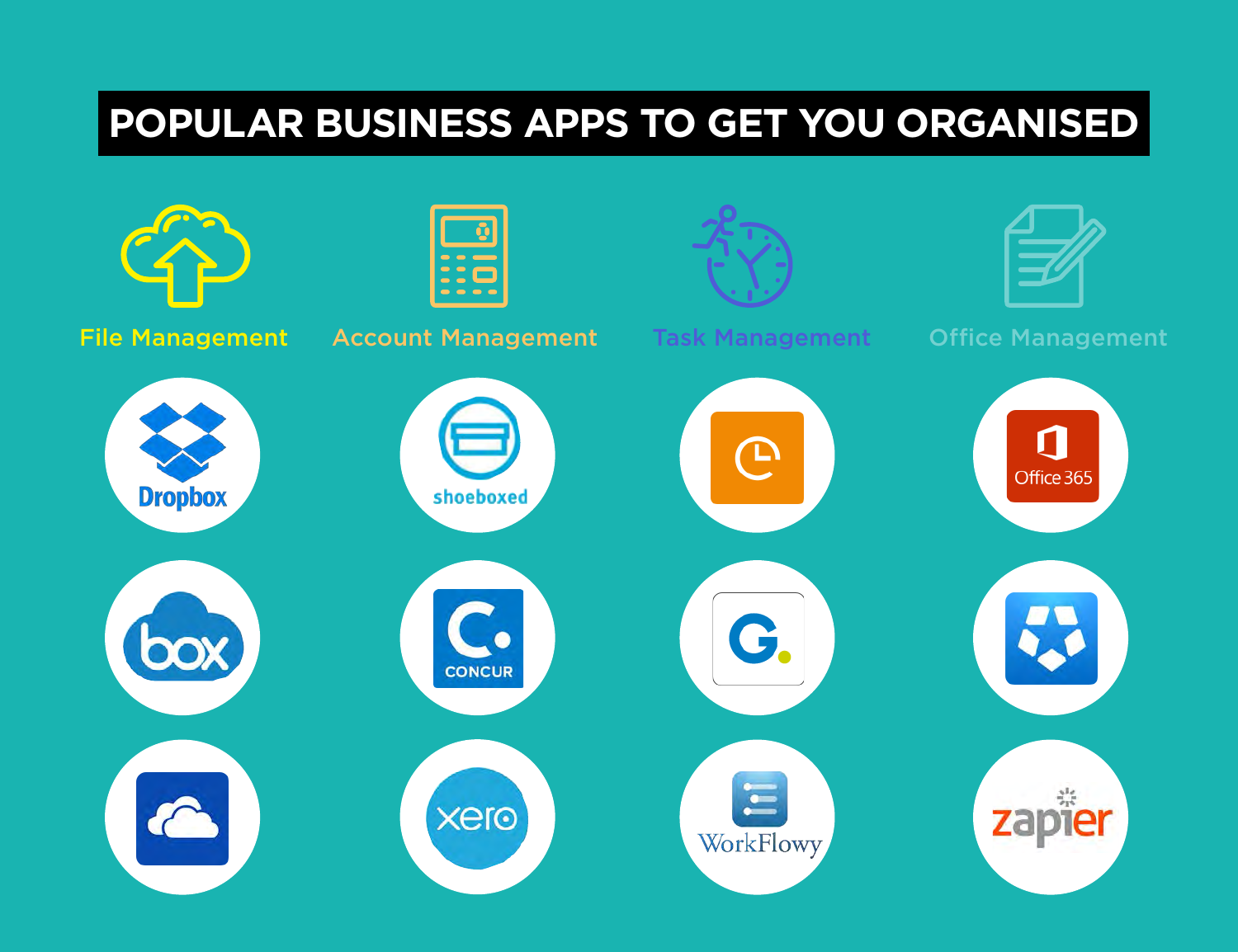# 6. DOMAIN NAMES AND HOSTING

Domain names and hosting are essential elements of any e-commerce business so they require careful planning.

### REGISTER A DOMAIN NAME

A domain name is the web address that people will type in to get to your site.

It's a good idea to register domain names at the same time you register your business name. However, if your business is already registered, and the matching domains aren't available, try a few variants until you find a domain that suits.

**TIP Keep your domain name short, descriptive, unique and memorable. [See here for more advice.](https://www.neto.com.au/n/tips-for-picking-a-great-domain-name-for-your-webs/7001?tel=y)**

### TRY OUT YOUR DOMAIN NAME IDEAS

Finding the right domain can be trial and error. Make a list of keywords and ideas, and test the various combinations with a **[domain name search](https://marketplace.telstra.com/apps/432?restoreSearch=true#!domains)**.

### CHOOSE A HOSTING PROVIDER

Setting up your own hosting account to power your website can give you greater flexibility and control. But you'll need a little technical skill to effectively manage it and get the best results.

# HOSTING CHECKLIST

**1 1** Is the hosting **provider rock solid?**

Hosting providers sometimes close down, forcing you to move your website elsewhere. Choose a provider with proven performance.

# **2 Is there 24/7 technical phone support?**

Waiting for an email reply to your support issue isn't much help when your website is down and you're losing \$\$\$ in sales.

**3 Will your e-commerce website perform well?** Ask if the host's servers

support your software

requirements. A wrong setting can bottleneck your site's performance.

#### **4 Can you increase your hosting plan as your business grows?**

Can you scale your hosting plan up and down as needed? Are there extra costs involved?

### **5** Is the provider **based in Australia?**

Choosing a local hosting provider may simplify support issues.

#### **SELF-HOSTED OR CLOUD E-COMMERCE?**

Some e-commerce platforms – **[such as Neto](https://www.neto.com.au/hosting-security?tel=y)** – are hosted in the cloud, making it easier to get started without the hassle, expense and worry of maintaining your own hosting servers and software. However, when choosing a cloud-hosted platform, check if there is any history of downtime or slow performance.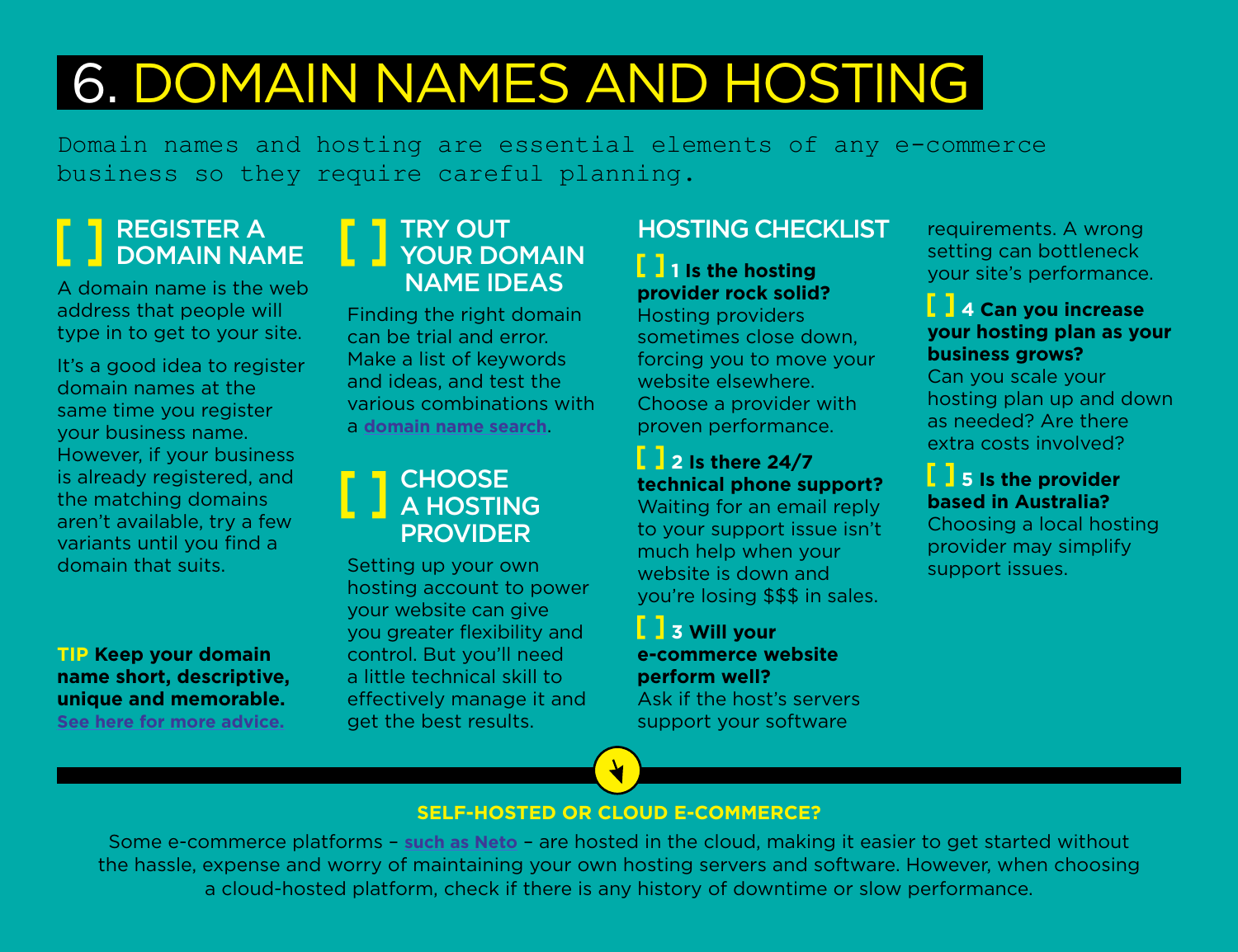# 7. PREPARE YOUR POLICIES

Policies are there to protect both you and the customer by setting clear limits and expectations and ensuring your business always acts within Australian Consumer Law.

# DECIDE ON A RETURNS POLICY

Returns will happen, whether it's due to faulty goods, incorrect sizing or damage in transit. Having a good returns policy can reduce potential disputes later. It should explain:

- $\bullet$  When a product can be exchanged
- $\bullet$  What scenarios merit a full, partial or no refund
- $\bullet$  Who pays for return shipping
- $\bullet$  If there is a time limit for returns. say, within 60 days of purchase
- **O** What about sale stock? Or intimate apparel? Does the same policy apply?

**TIP Check your policy against the [Australian consumer law](https://www.accc.gov.au/consumers/consumer-rights-guarantees/consumer-guarantees) which is regulated by the [ACCC](https://www.accc.gov.au/). For example, a customer shouldn't incur extra costs to return a faulty item.**

# PREPARE YOUR **PRIVACY POLICY**

One of the biggest worries for online customers is data privacy, so having a clear privacy policy will alleviate concerns. It should state:

- **O** What data is collected
- **How is it collected**
- $\bullet$  Why is it collected
- **C** How it will be used
- $\bullet$  How the data is protected
- $\bullet$  If information will be shared with third parties or vendors
- $\bullet$  If customers can request that personal data be deleted.

**TIP Don't copy a policy from another site as it must accurately reflect your own practices. The [Office of the Australian Information](https://www.oaic.gov.au/agencies-and-organisations/business-resources/)  [Commissioner](https://www.oaic.gov.au/agencies-and-organisations/business-resources/) has resources that help explain the requirements.** 

# TERMS OF USE POLICY

A Terms of Use policy protects your website and content from abuse or unauthorised activity. It should:

- **Protect your copyright,** trademarks and intellectual property
- **O** Prevent users from misusing your website to post offensive comments, spam other users, etc.
- **O Limit your liability against the** possibility the website may contain errors or inaccuracies.

**TIP There are sites with sample policies or document generators, such as [TermsFeed.](https://termsfeed.com/) But you should have a lawyer check each of your policies.** 

#### **HOW WELL DO YOU KNOW THE RULES?**

**Australian Consumer Law continually adapts to meet community expectations and keep pace with new technologies. [Read more about current legal requirements for e-commerc](https://www.communications.gov.au/what-we-do/internet/digital-business/blog/e-commerce-and-law)e**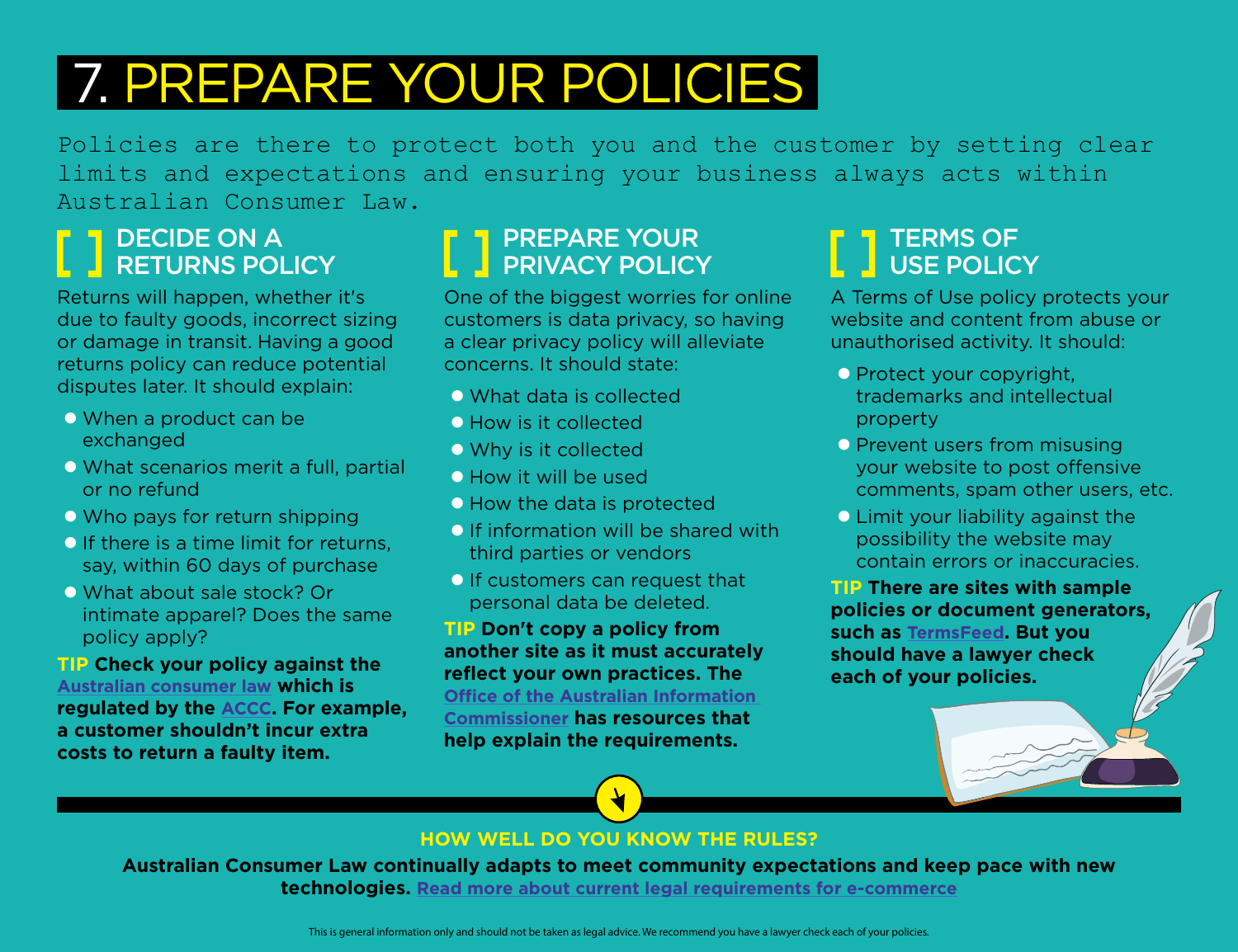# 8. SHIPPING

E-commerce success really comes down to what happens after someone has clicked the 'Buy Now' button. Plan ahead to make sure the customer experience between checkout and delivery never disappoints.

# SELECT YOUR DELIVERY SERVICES

Will you stock up on prepaid satchels and bubble wrap, with weekly trips to the post office? Or will a courier service be more suitable? What about international customers or packaging and handling of fragile products?

Getting the packaging right will help ensure every product arrives in one piece. Spend a little time researching your delivery options to find a good balance between shipping costs and speed of delivery.

**[Learn more about drop shipping and](https://www.neto.com.au/a/drop-shipping-3rd-party-logistics/258?tel=y)  [third-party fulfilment.](https://www.neto.com.au/a/drop-shipping-3rd-party-logistics/258?tel=y)**

### SET UP A SHIPPING MATRIX

Calculating shipping costs for each item is complex. A shipping matrix allows you to assign values to criteria such as: shipping zones (geographic regions); product categories (default, fragile or dangerous goods); choice of shipping method (Australia Post, courier, etc.); and so on.

Once loaded into your e-commerce platform, the shipping matrix makes it easy to automatically apply accurate shipping costs during checkout.

**[Need help? Learn more about shipping](https://www.neto.com.au/how-do-i-setup-my-shipping-matrix-rates?tel=y)  [and how Neto can help.](https://www.neto.com.au/how-do-i-setup-my-shipping-matrix-rates?tel=y)**

#### **SHOULD I OFFER FREE SHIPPING?**

Free shipping can attract customers, but you will need to absorb the costs, so price products accordingly. Local shipping may not be much, but international shipping could be very expensive.

**[Find out if free shipping is right for](https://www.neto.com.au/n/is-free-shipping-right-for-your-business/860?tel=y)  [your business.](https://www.neto.com.au/n/is-free-shipping-right-for-your-business/860?tel=y)**

#### **LOST OR BROKEN IN TRANSIT**

If things go wrong, the customer will want a refund. Find out if there is default cover from the shipping company, any limitations, and what the claims process may be. Consider offering additional insurance as an extra in your shipping matrix.

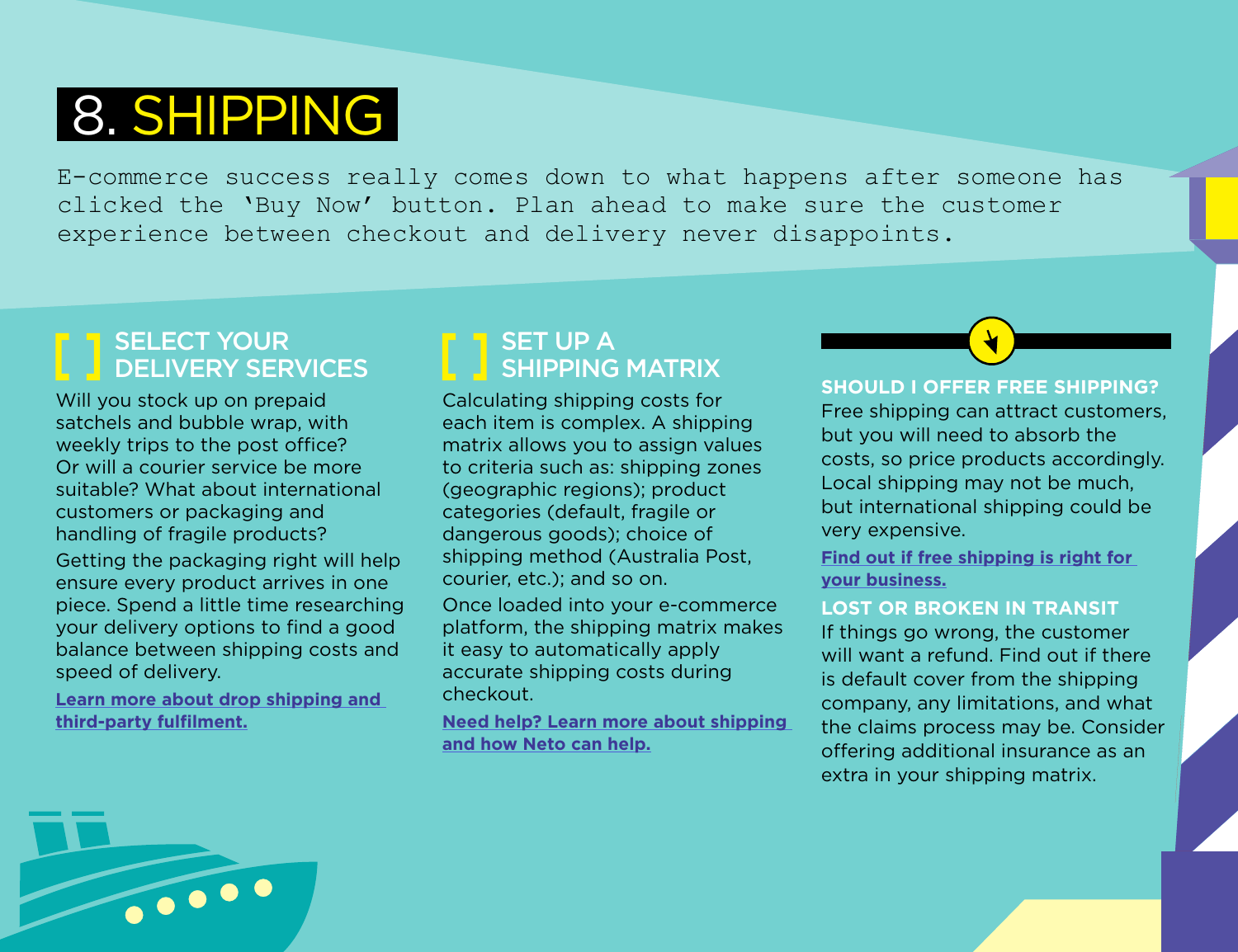<span id="page-14-0"></span>

Bicycles Online grew from a backstreet garage to a \$5 million a year business on the strength of great service and smart e-commerce strategies. Jono explains how it all started.

RESEARCH YOUR SUPPLIERS "We discovered there were only about 10 bike factories producing about 350 bike brands for the Australian market. At a bike shop, each \$500 bike does not cost the same to build, because the brand is only involved in the frame. All the other components are big names you see fixed on the frame. We found Polygon, an Indonesian brand, was the only major global brand that hadn't already invested in the traditional dealer channels [in Australia]." ▶ 1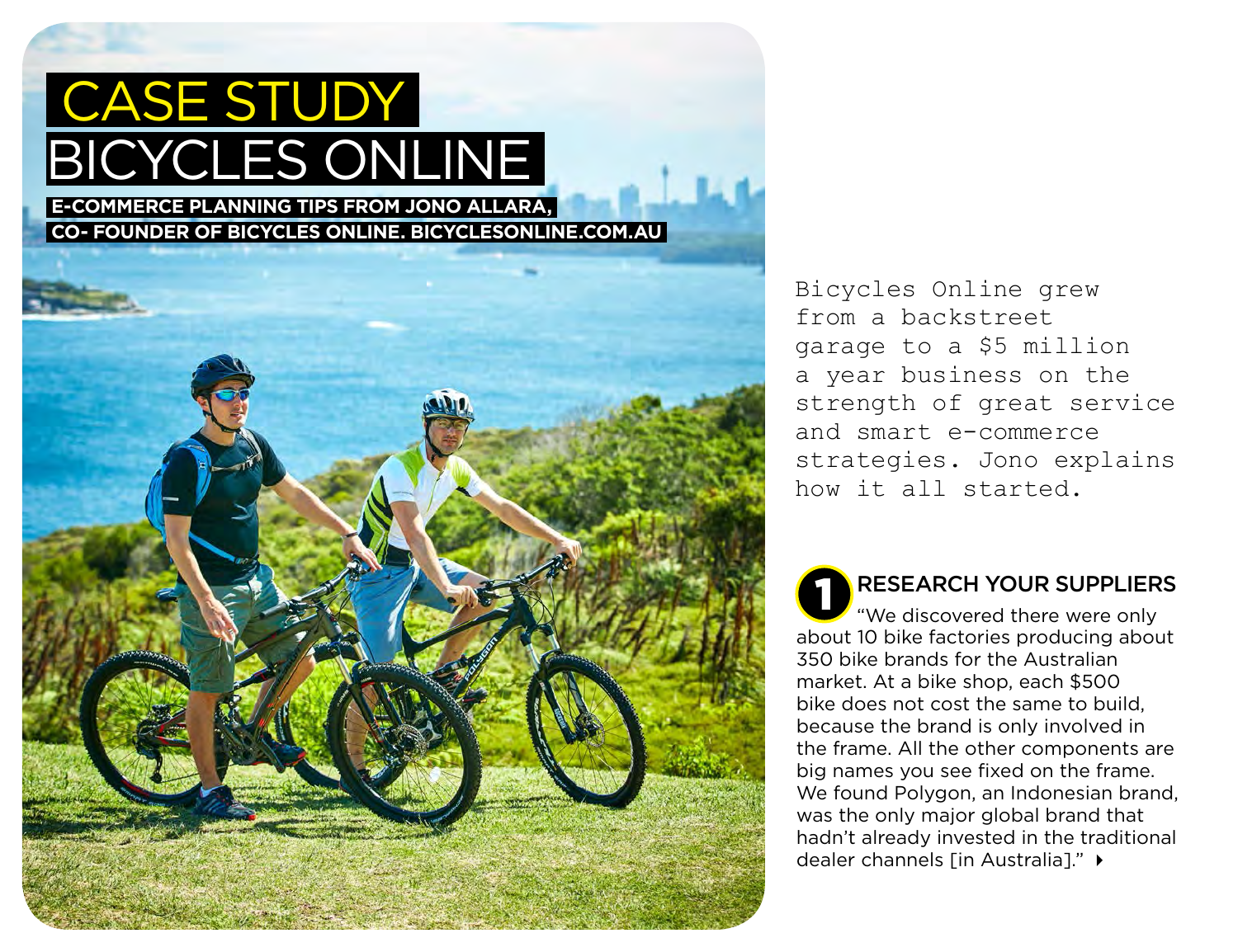

" We sold the first shipment of bikes within three weeks. That's when we knew we were on to something."

#### **THE BICYCLES ONLINE STORY**

Jono Allara and James van Rooyen started Manly Bike Tours in 2007. In mid-2011, after a visit to a trade show in Taiwan, they spotted a gap in the market for importing bike parts, assembling them and then selling them direct to Australian consumers.

In November 2011, they imported parts for 130 bikes from Indonesian manufacturer Polygon, and began selling the assembled cycles on eBay. By March 2013, they'd bought 1000 bikes and launched their first 'proper' e-commerce website selling bikes, parts, accessories and clothing.

In April 2015 the business switched to the locally hosted [Neto e-commerce](https://www.neto.com.au/)  [platform,](https://www.neto.com.au/) backed by Telstra, to better manage their multinational sales. In 2016, Bicycles Online is set to sell about 15,000 bikes, earning revenue of around \$5 million.

#### **INVESTIGATE DIFFERENT SALES CHANNELS** 2

"We knew that going down the traditional retail channel would make it difficult to differentiate on price, because everyone's buying and sourcing the same components. So we had to find another channel. We pitched the idea to Polygon to try something different with the brand – [to] cut out the middle man and sell directly online."

#### **TEST YOUR MARKET WITH A SMALL PRODUCT RUN** 3

"We had to commit to a minimum order of 130 bikes to get a good

deal, which at around \$56,000 was a bit of a risk for a young business. So we thought: 'We'll have a go and see if we can sell these bikes – and we set up an eBay store. We sold the first shipment of bikes within three weeks. That's when we knew we were on to something."

#### **CREATE COMPETITIVE POINTS OF DIFFERENCE** 4

"We decided to offer free shipping Australia-wide, free 14-day test rides, and create some service to bridge the gap between bricksand-mortar and online retailers."